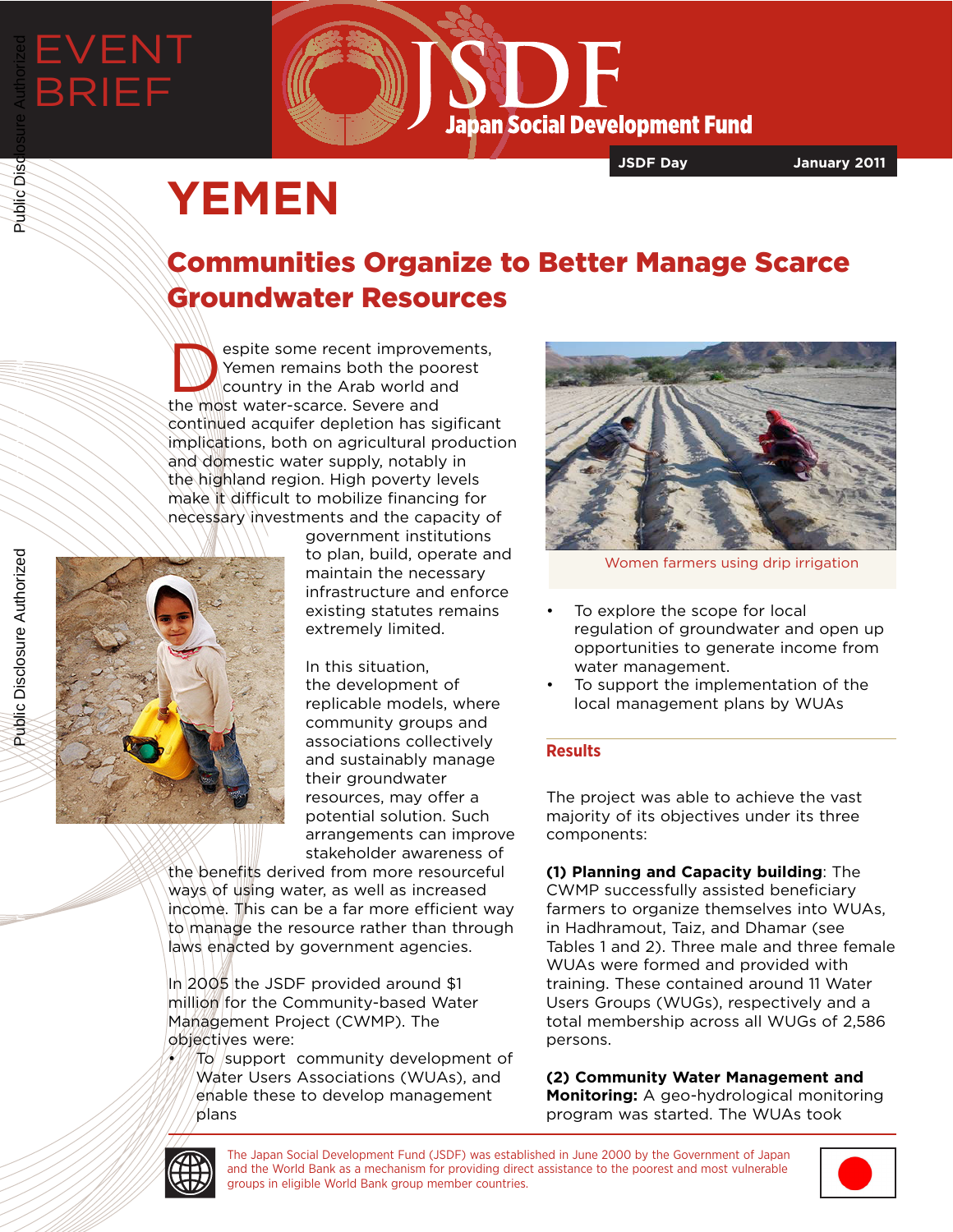responsibility for forming groundwater monitoring committees and supervising their operations. The committees in each pilot area were trained to monitor and manage groundwater resources, including long-term planning, monitoring, and evaluation of the water resources in the watershed, setting of water savings targets for the community. and subsequent monitoring of rainfall, groundwater levels, water abstraction, water quality and illegal drilling.

| Component                   | Unit                    | Taiz          | Hadhr            | <b>Dhamar</b>  |
|-----------------------------|-------------------------|---------------|------------------|----------------|
| Catchments                  | Area<br>Km <sub>2</sub> | 200           | 820              | 227            |
| Study area                  | Area<br>Km2             | 102           | 96               | 200            |
| Cultivated area             | ha                      | 1229          | 4267             | 15000          |
| Area under<br>irrigation    | ha                      | 1228          | 1200             | 13,000         |
| Wells -<br>operational      | No.                     | 225           | 146              | 753            |
| Wells - non-<br>operational | No.                     | 62            | 12               | 265            |
| Aquifer<br>category         | level                   | Low<br>hazard | Middle<br>hazard | High<br>hazard |

|  |  | Table 1 - General Data of the Pilot Areas (PA) |  |  |  |  |  |  |  |
|--|--|------------------------------------------------|--|--|--|--|--|--|--|
|--|--|------------------------------------------------|--|--|--|--|--|--|--|

|  | Table 2 - Men and Women Water Users Groups |  |  |  |  |
|--|--------------------------------------------|--|--|--|--|
|--|--------------------------------------------|--|--|--|--|

| <i>Item</i>                            | Unit | Taiz | Hadhr | <b>Dhamar</b> |  |  |  |
|----------------------------------------|------|------|-------|---------------|--|--|--|
| <b>MWUGs (Men Water Users Groups)</b>  |      |      |       |               |  |  |  |
| No. of Groups.                         | No   | 11   | 15    | 39            |  |  |  |
| No. of<br>members.                     | No.  | 384  | 364   | 821           |  |  |  |
| <b>WWUG (Women Water Users Groups)</b> |      |      |       |               |  |  |  |
| No. of Groups.                         | No.  | 11   | 8     | 20            |  |  |  |
| No. of<br>members.                     | No.  | 431  | 115   | 471           |  |  |  |
| Total                                  |      |      |       |               |  |  |  |
| No of Groups                           | No.  | 22   | 23    | 59            |  |  |  |
| No. of<br>members                      | No.  | 815  | 479   | 1,292         |  |  |  |

Preparation of a Groundwater Management Action Plan (GWMAP) was started under the CWMP. Some components of this have already been set up by the WUAs. The WUAs considered traditional norms



Farmers take water meter readings

and informal laws that could be used to regulate groundwater resources and were responsible for introducing the farmers to the reasons for reducing water abstraction hours and introducing conservation practices such as irrigating during cool period. The WUAs also supported infrastructure supply and received a considerable number of applications for modern irrigation and conveyance pipes which could increase the efficiency of irrigation.

**(3) Participatory Monitoring and Evaluation and Information Dissemination**: This component of the CWMP has prepared training modules for local users including visual materials to enhance dissemination of effective practices in the efficient use of irrigation water, reduction of groundwater abstraction, farming practices to improve crop yields and reduced use of water, the use of modern irrigation techniques and the adoption of soil and land conservation techniques.

The communities, along with the CWMP specialist, took the lead in training and knowledge sharing activities. The latter included local study tours between the pilot WUAs and those in other areas. A National Council of WUAs was established and a committee was formed from the three WUAs in the Pilot areas to ensure coordination, information exchange, mutual assistance and sharing of ideas. This group organized participatory self-evaluation of WUAs and WUGs in each area and the preparation of a brief assessment and evaluation of the Project to identify successful models for local water management (see Lessons Learned).

**Sustainability and Scale-up** - The CWMP has mostly attained its objectives. The Government is planning to establish a unit for WUAs under the National Irrigation Program which has been established in the Ministry of Agriculture and Irrigation to implement the Bank-financed Water Sector Support Project (WSSP). The CWMP models for WUAs will be replicated through irrigation advisory services **2 http://www.worldbank.org/jsdf**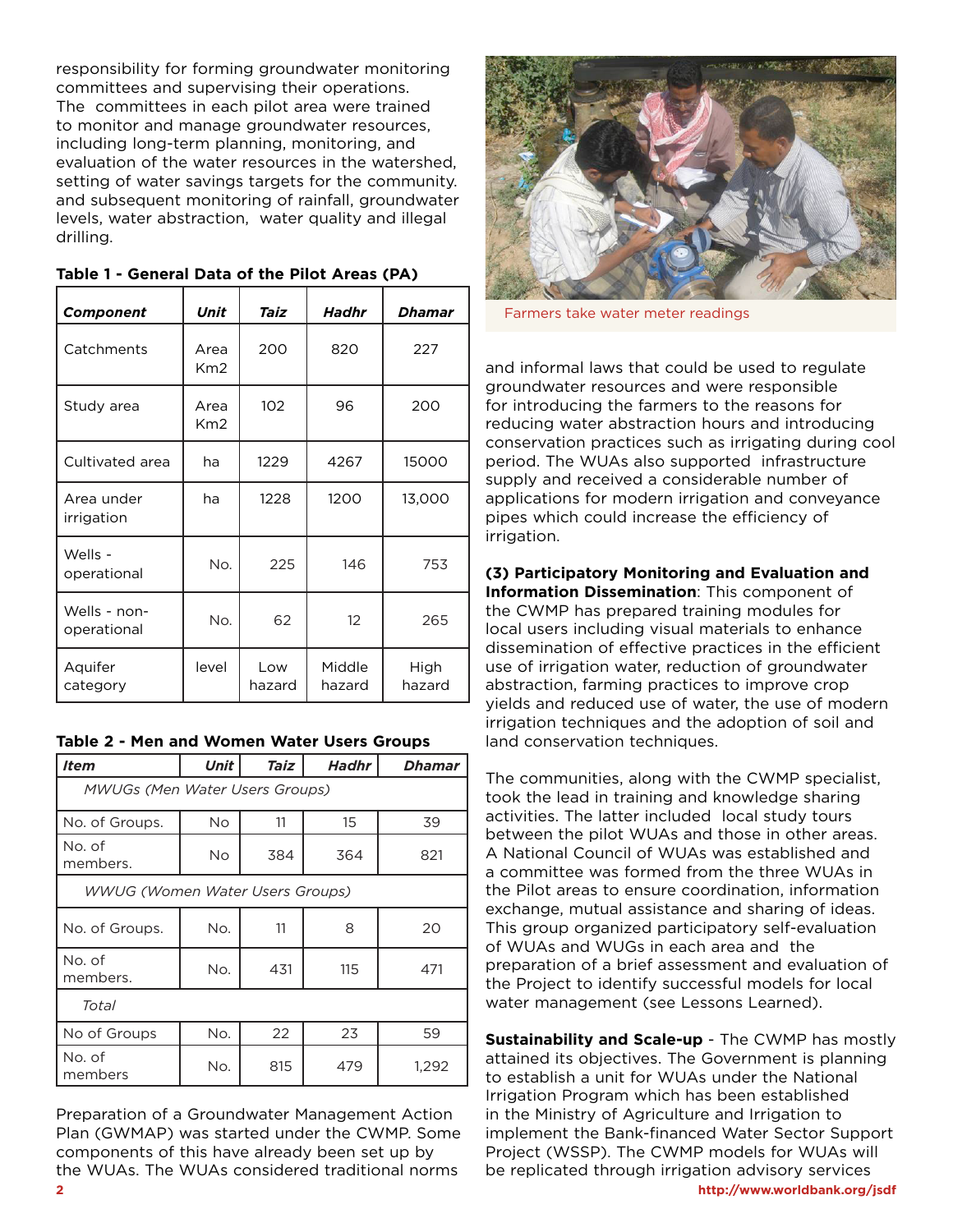created under the GSCP (the Groundwater and Soil Conservation Project, also Bank-financed) and the WSSP nation-wide. Based on the successful implementation of the CWMP, the National Water Resources Authority (NWRA) has adopted CWMP models as the basis for national implementation.

However, the issue of "sustainable selfmanagement" is yet to be resolved. Those WUAs established under the CWMP remain financially weak and still need financial support to continue their management. Revenue to the WUAs is predominantly from the minimal membership fees that can be charged, and only around 40% of these are recovered. This aspect is being reviewed by a team of consultants recruited under the GSCP and follow-up support to those WUAs will be provided under this project.

#### **Community Driven Development** - Local

communities have become aware of the scarcity of groundwater through WUA activities in the pilot areas. They have been continuously monitoring groundwater levels, groundwater abstraction rate for irrigation, and watching for illegal drilling. They have now recognized the importance of protecting the groundwater resources for their future.

#### **Local Community Participation** -

The CWMP has emphasized direct involvement of the local population including direct money flows to

beneficiaries who are engaged in water monitoring and management activities. The CWMP has been closely linked with the GSCP which has provided PVC pipes and advanced on-farm irrigation equipment for CWMP farmers to save water.

**Social Inclusion** - The project extended its support for women water users by creating women's WUAs, the first attempt to do this in the country, where women have traditionally been exclude from WUA membership.

#### **Lessons learned**

- Local communities are very motivated to manage their own resources but need initial support to initiate such activities through capacity building and awareness raising.
- Local communities can be important partners for law enforcement in terms of protecting groundwater resources from illegal drilling.
- The collective action of local communities has a

#### **Project Data**

- Implementing Agency: *Water and Environment Center (WEC) of Sana'a University*
- Grant (TF053440) Amount: *US\$1.02 million*
- Implementation Period: *06/01/2005 to 06/30/2009*

significant impact on sustainable local resource management.

• Communities have a great deal of practical experiences and can provide logical solutions to real-world problems.

A 2009 Study<sup>1</sup> assessed ways to involve Water Users Organizations (WUOs, including WUAs) in integrated water resources management in Yemen. While reinforcing the lessons emerging from the project, the study added detail and usefully placed the findings in the international context.

Ths study found that WUOs have initiated requests,



Meeting of a Water Users Group (WUG)

taken part in planning and implementing projects for rural water supply and for surface irrigation. For groundwater irrigation, WUOs have facilitated provision of pipes and other subsidized irrigation equipment intended to reduce water consumption, and helped improve awareness that groundwater resources are limited and being depleted. However, aid

mobilized resources, and

to individual farmers for irrigation and aid to communities for rural water supply is not yet welllinked to creating community commitment to improve groundwater governance.

**Learn from communities.** Local action to regulate groundwater, for example by restricting well drilling, demonstrates what is feasible and how this can fit with local priorities. Successful cases need to be better understood, and experience shared among communities, as part of a process of encouraging genuinely decentralized institutional development.

**Water user organizations are diverse.** Traditional institutions for managing surface irrigation, from springs and spate flows in wadis (riverbeds), often continue to work relatively well, but can be disrupted by external intervention, especially if consultation is incomplete and designs are not compatible with traditional water rights. In groundwater projects, WUOs can be useful in implementation, but their longer-term sustainability remains questionable. WUOs may quickly become